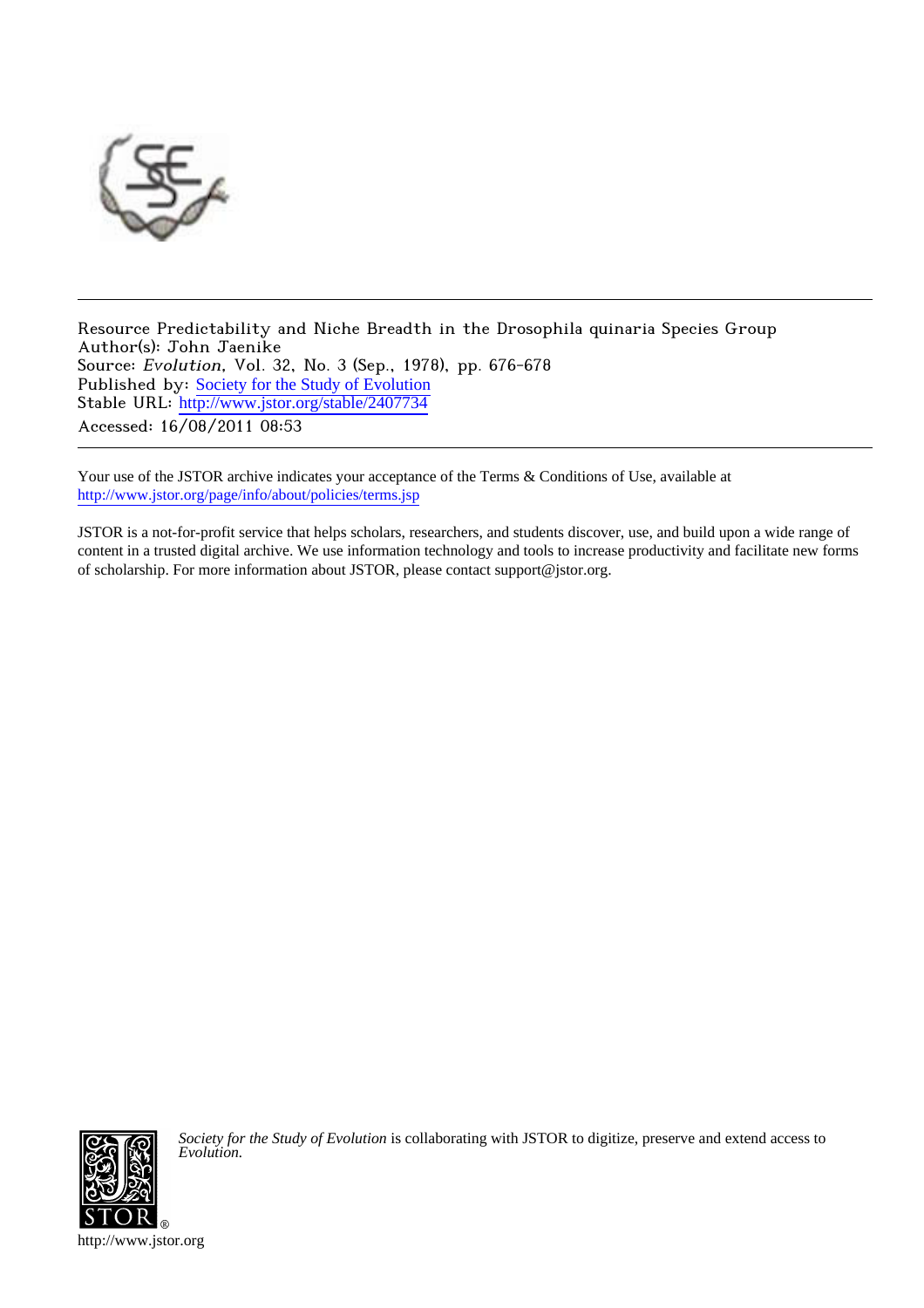**tion, all of Harvard University and NSF Grant DEB75-21018. PAO was financially supported by NSF Grants GB 7805 and GB 25592 awarded to the Organization for Tropical Studies (principal investigators H. G. Baker and G. W. Frankie). We thank Jorge Campabadal and his O.T.S. office staff in Costa Rica for logistical support and the Dave Stewart family of Comelco Ranch for permission to study on their property. Otto Solbrig provided laboratory facilities and Gordon Frankie and Ray Umber advised us on experimental techniques. Paul Feeney, Dan Janzen, Donald Levin, Juliet Perkins, Orly Taylor and an anonymous reviewer suggested improvements in the manuscript.** 

### **LITERATURE CITED**

- **BAWA, K. S., AND P. A. OPLER. 1975. Dioecism in tropical forest trees. Evolution 29: 167-179.**
- **CHAILAKHYAN, M. KH. 1947. [On the false immunity of plants]. (In Russian). DAN SSSR 6 1:91-101.**
- **DOLINGER, P. M., P. R. EHRLICH, W. L. FITCH, AND D. E. BREEDLOVE. 1973. Alkaloid and predation patterns in Colorado lupine populations. Oecologia 13:191-204.**
- **FEENEY, P. P. 1970. Seasonal changes in oak leaf tanins and nutrients as a cause of spring feeding by winter moth caterpillars. Ecology 51:565-581.**

**GATINA, ZH. I. 1955. [Biological features of the sea** 

**Buckthorn and the problem of its introductior into horticulture and forest belts]. (In Russian). Problemy Botanik No. 2:339-374.** 

- **GIKALOV, S. YA. 1935. [Relation of hemp to disease and pests]. (In Russian). Biologiya Konopli. Trudy VNII Konopli. No. 8:165-175.**
- **HARBORNE, J. B., C. A. WILLIAMS, J. GREENHAM, AND P. MOYNA. 1974. Distribution of charged flavones and caffeylshikinic acid in Palmae. Phytochemistry 13:1557-1559.**
- **HOLDRIDGE, L. R., W. C. GRENKE, W. H. HATHE-WAY, T. LIANG, AND J. A. Tosi, JR. 1971. For**est Environments in Tropical Life Zones: A Pilot **Study. Pergamon Press, New York. 747 pp.**
- **LEVIN, D. A. 1971. Plant phenolics: an ecologica] perspective. Amer. Natur. 105:157-181.**
- **1973. The role of trichomes in plant defense. Quart. Rev. Biol. 48:3-15.**
- **. 1976. Chemical defenses of plants. Ann. Rev. Ecol. Syst. 7:121-159.**
- **MABRY, T. J., K. R. MARKHAM, AND M. B. THO-MAS. 1970. Systematic Identification of Flavonoids. Springer-Verlag, New York. 370 pp.**
- **POWELL, J. A., J. A. COMSTOCK, AND C. F. HER-BISON. 1973. Biology, geographical distribution and status of Atteva exquisita (Lepidoptera: Yponomeutidae). Trans. San Diego Soc. Nat. Hist. 17:175-186.**

**Evolution, 32(3), 1978, pp 676-678** 

# **RESOURCE PREDICTABILITY AND NICHE BREADTH IN THE DROSOPHILA QUINARIA SPECIES GROUP**

## **JOHN JAENIKE**

**Department of Biology, University of Rochester, Rochester, New York 14627** 

**Received June 17, 1977. Revised October 25, 1977** 

**Levins and MacArthur (1969) have modeled the conditions under which an insect ought to increase the variety of plants on which it oviposits. They assume that an insect's reproductive success is a multiplicative function of the probability of its finding an acceptable host plant, and the number of young produced if such a plant is found. The number of young produced depends on the suitability (presence or absence of competitors, toxicity, etc.) of the plant. Qualitatively, they predict that an insect should increase the number of plant species on which it will oviposit if the probability of finding one of its host plants is low, or if the array of new plants utilized does not include too many unsuitable species. Some unsuitable species may be used because the insect does not possess the neurosensory ability to distinguish them from those that are suitable. This note** 

**relates these considerations to the observed hostplant ranges of two members of the Drosophila quinaria species group, D. quinaria and D. falleni.** 

**Suspected larval resources (fungi, slime fluxes, oozing sap flows, fruits, flowers, and decaying leaves, bark, and wood) were collected from various localities in Maine and New York State. They were placed on a layer of wet sand in 350 ml plastic cups, which were sealed with plastic wrap, perforated for**  ventilation. Cultures were incubated at  $20 \pm 1$  C. **Drosophila species were identified when they emerged as adults.** 

**The only resource from which D. quinaria emerged is the skunk cabbage, Symplocarpus foetidus (Araceae) (Table 1). The only other drosophilid reared from these plants is Scaptomyza borealis, which was not bred from any other potential re-**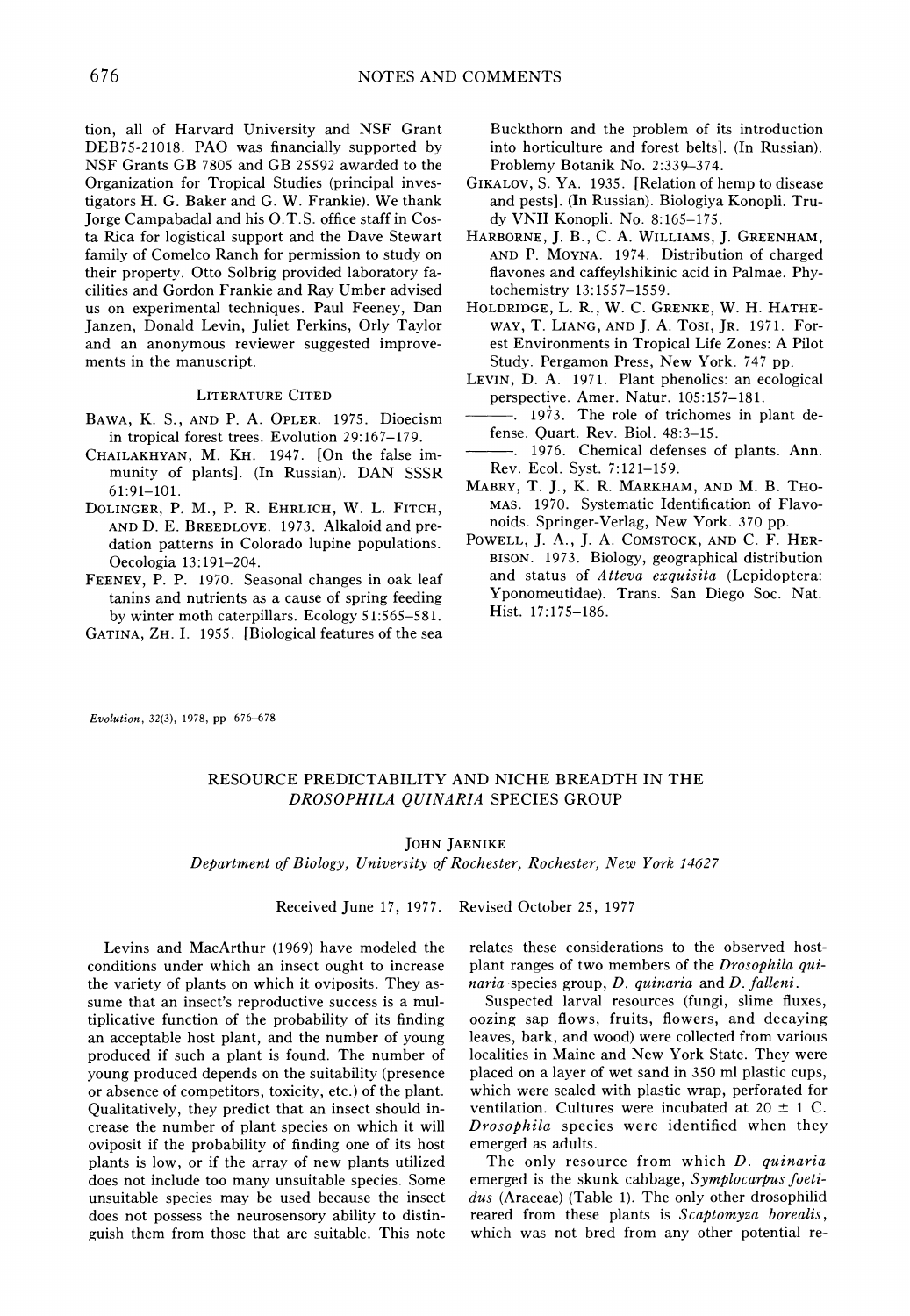**source. In the spring, D. quinaria breeds in the flowers, spathes, and spadices of these plants, whereas in late summer and fall, it utilizes the decaying leaves and petioles. This finding and the fact that the ranges of D. quinaria and S. foetidus are nearly coextensive (Sturtevant, 1921; Patterson and Wagner, 1943; Rickett, 1966) suggest that the former is a monophagous species. This is easy to understand in terms of the Levins-MacArthur hypothesis. Because skunk cabbages appear in the same localities, at approximately the same time, year after year (Fernald, 1950), individuals of D. quinaria have a high probability of finding a resource upon which to oviposit. An individual that accepted more species as host plants would have only a slightly greater chance of finding one of them, while it would incur a potentially serious risk-the inclusion of unsuitable species among those accepted. Other host plants may be unsuitable because of competition with other insect groups (see below). Selection favors monophagy.** 

**Wheeler (1954) has found that the closely related D. magnaquinaria breeds in a related skunk cabbage, Lysichiton americanum, in the Pacific Northwest. Both species of skunk cabbages, and members of the Araceae in general, are extensively riddled with raphides of calcium oxalate, which render the plants nearly immune to attack by insects (B. J. D. Meeuse, pers. comm.). These two Drosophila species must have some adaptation, probably derived from a common ancestor, that has facilitated use of and coevolution with these Araceae (Ehrlich and Raven, 1964). It is conceivable that monophagy in these species is enforced by their dependence on skunk cabbages for specific nutrients [cf. D. pachea (Heed and Kircher, 1965)]. However, this idea is unlikely, as both species can be maintained in the laboratory on standard media (Sturtevant, 1921; Wheeler, 1954). In any event, such obligate dependence on one host species would most likely be a result of monophagy, not a primary cause of it.** 

**Carson (1971) suggests that the widespread use of decaying leaves by Hawaiian Drosophila evolved in the absence of competition from other insect groups. On the North American continent, preemption of this niche by these other groups presumably prevents its use by Drosophila (McDonald et al., 1974). As reported here, D. quinaria breeds in the decaying leaves of Symplocarpus foetidus in eastern North America. I suggest that the absence of competitors, which is due to the presence of calcium oxalate, has allowed D. quinaria, and probably D. magnaquinaria to evolve an adaptation for breeding in the decaying leaves of these Araceae.** 

**In contrast to D. quinaria, D. falleni is polyphagous, breeding in many taxonomically diverse species of fleshy fungi (Table 1). Other drosophilids reared from these fungi include D. busckii, D. putrida, D. testacea, Leucophenga varia, and Mycodrosophila dimidiata, none of which is monophagous. D. falleni does not utilize fungi that do not deliquesce (e.g., Fomes) nor those that are very small (e.g., Marasmius). The mushrooms in which it does** 

**TABLE 1. Breeding sites of D. quinaria and D. falleni.** 

| Substrate             | N              | Adults reared |                     |
|-----------------------|----------------|---------------|---------------------|
|                       |                | D.<br>falleni | D.<br>auin-<br>aria |
| Symplocarpus foetidus |                |               |                     |
| flowers               | 70             |               | 262                 |
| leaves and petioles   | 9              |               | 19                  |
| Clavulina cinerea     | 6              | 1             |                     |
| Suillus tomentosus    | 16             | 2             |                     |
| Boletus chrysenteron  | 25             | 19            |                     |
| Pluteus cervinus      | 2              | 26            |                     |
| Lactarius lignyotus   | $\overline{c}$ | 6             |                     |
| Russula emetica       | 15             | 8             |                     |
| subfoetans            | 60             | 89            |                     |
| Amanita bisporigera   | 4              | 51            |                     |
| flavoconia            | 16             | 59            |                     |
| flavorubescens        | 16             | 169           |                     |
| gemmata               | 16             | 19            |                     |
| inaurata              | 8              | 46            |                     |
| muscaria              | 25             | 557           |                     |
| rubescens             | 13             | 353           |                     |
| virosa                | 10             | 207           |                     |

**breed contain a variety of potentially toxic principles. For example, D. falleni has been reared from Amanita muscaria, which contains a number of alkaloid neurotoxins, very high concentrations of vanadium (Bertrand, 1950), and which is a renowned flykiller. It also utilizes A. bisporigera and A. virosa, both of which contain highly toxic amanitins, shortchain cyclic polypeptides that damage cell membranes and disrupt RNA synthesis (Wieland, 1968). D. falleni may cope with this spectrum of potential toxins in a number of ways. On the one hand, it may possess an arsenal of enzymes, each specifically selected to detoxify a given poison (e.g., Teas, 1967). Alternatively, or in addition, it may have high activity levels of mixed-function microsomal oxidases, or other general-purpose enzymes, which are thought to detoxify a variety of poisons (Krieger et al., 197 1). In any case, as D. falleni appears unaffected by these potentially toxic compounds, the proportion of mushroom species that are unsuitable probably is small. Acceptance of a broader range of fungi on which to oviposit would include a relatively insignificant number of unsuitable species.** 

**Individual mushroom species are an unpredictable resource in both space and time (Kauffman, 1918; Orlos, 1975), making the probability of finding a given species on which to oviposit very low. Because of this, and because the inclusion of more host species is unlikely to expose offspring of D. falleni to potential toxins that they cannot tolerate, selection will favor an increase in the variety of acceptable host plants. D. falleni probably breeds in a large number of mushroom species.** 

**Additional support for the Levins-MacArthur hy-**